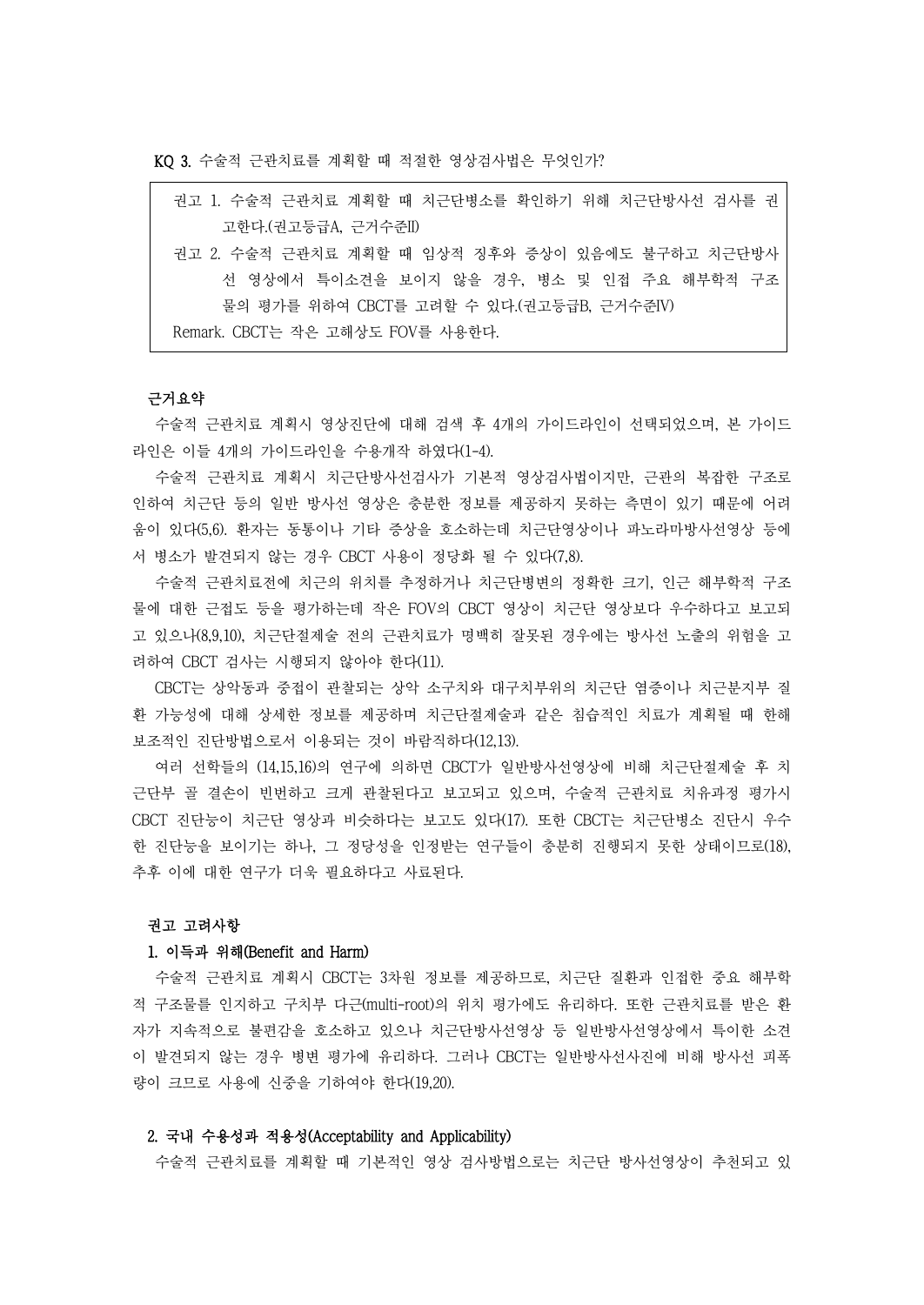으며, 최근 발간된 4개의 가이드라인 모두 작은 FOV의 CBCT를 보조적인 방법으로 권고하였다. 이 들 4개 진료 지침에 대한 국내 수용성과 적용성 평가 결과 수술적 근관치료 검사의 보조방법으로 CBCT의 사용은 큰 무리가 없는 것으로 판단되었다. 수용성과 적용성 평가표는 부록2에 제시되었다.

# 3. 검사별 방사선량

치근단 방사선 검사의 유효선량은 약 1-8.3 uSv, 작은 FOV의 CBCT의 유효선량은 5-652 uSv 정도 이다. 방사선량은 본문 P.1에 제시되었다.

# 참고문헌

1. Radiation Protection No.172, Cone beam CT for dental and maxillofacial radiology. (evidence-based guidelines)

2. Dula K, Benic GI, Bornstein M, Dagassan-Berndt D, Filippi A, Hicklin S, Kissling-Jeger F, Luebbers HT, Sculean A, Sequeira-Byron P, Walter C, Zehnder M. SADMFR guidelines for the use of cone-beam computed tomography/digital volume tomography. Swiss Dent J. 2015;125(9):945-53.

3. Evans GE, Bishop K, Renton T. Guidelines for Surgical Endodontics. (RCS, Faculty of Dental Surgery, 2012 Version 2.

4. Special Committee to Revise the Joint AAE/AAOMR Position Statement on use of CBCT in Endodontics. AAE and AAOMR Joint Position Statement: Use of Cone Beam Computed Tomography in Endodontics 2015 Update. Oral Surg Oral Med Oral Pathol Oral Radiol. 2015;120(4):508-12.

5. Ioannidis K, Lambrianidis T, Beltes P, Besi E, Malliari M: Endodontic management and cone-beam computed tomography evaluation of seven maxillary and mandibular molars with single roots and single canals in a patient. J Endod. 2011 37: 103–109.

6. Kfir A, Telishevsky-Strauss Y, Leitner A, Metzger Z: The diagnosis and conservative treatment of a complex type 3 dens invaginatus using cone beam computed tomography (CBCT) and 3D plastic models. Int Endod J 14: 213–219 (2012).

7. Bornstein M M, Lauber R, Sendi P, von Arx T: Comparison of periapical radiography and limited cone-beam computed tomography in mandibular molars for analysis of anatomical landmarks before apical surgery. J Endod 37: 151–157 (2011).

8. Low K M, Dula K, Burgin W, von Arx T: Comparison of periapical radiography and limited conebeam tomography in posterior maxillary teeth referred for apical surgery. J Endod 34: 557–562 (2008).

9. Rigolone M, Pasqualini D, Bianchi L, Berutti E, Bianchi SD. Vestibular surgical access to the palatine root of the superior first molar: "low-dose cone-beam" CT analysis of the pathway and its anatomic variations. J Endod. 2003 29(11):773-5.

10. Venskutonis T, Plotino G, Tocci L, Gambarini G, Maminskas J, Juodzbalys G. Periapical and Endodontic status scale based on periapical bone lesions and endodontic treatment quality evaluation using cone beam computed tomography. J Endod.2015;41(2):190-196.

11. von Arx T, Penarrocha M, Jensen S: Prognostic factors in apical surgery with root-end